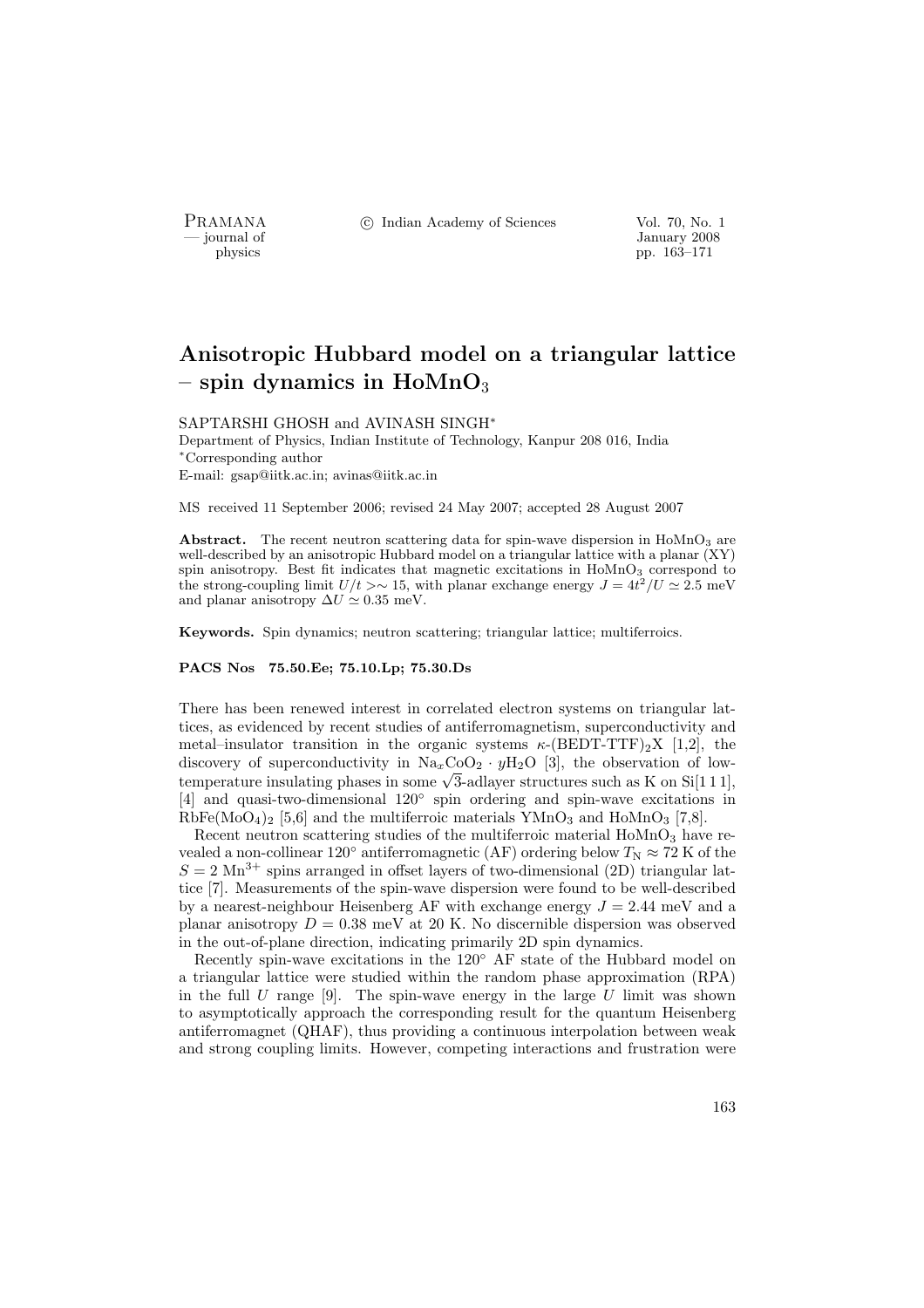#### Saptarshi Ghosh and Avinash Singh

found to significantly modify the dispersion at finite  $U$ , resulting in vanishing spin stiffness at  $U \approx 6$  and a magnetic instability at  $U \approx 7$  corresponding to vanishing stiffness at  $U \approx 6$  and a magnetic instability at  $U \approx 7$  corresponding to vanishing spin-wave energy at wave vector  $\mathbf{q}_M = (\pi/3, \pi/\sqrt{3})$ . The sharp fall-off of  $\omega_M$  near  $U \approx 7$  provides a sensitive indicator of finite-U effects in the AF state. Indeed, recent high-resolution neutron scattering studies of the spin-wave dispersion in the square-lattice  $S = 1/2$  AF La<sub>2</sub>CuO<sub>4</sub> have revealed noticeable spin-wave dispersion along the MBZ edge [10], associated with finite- $U$  double-occupancy effects [11].

In this report we extend the spin-wave analysis to include planar spin anisotropy, and show that the neutron scattering data for  $H\text{o}MnO_3$  are also well-described by a Hubbard model on a triangular lattice, thus providing a microscopic description of the most essential features of spin dynamics in the  $120°$  AF state of HoMnO<sub>3</sub>, including the spin-wave dispersion and energy scale. We examine the behaviour of spin-wave anisotropy gap with spin anisotropy and also suggest a sensitive measure of finite-U, double occupancy effects.

However, the Mn spin planar anisotropy is treated here only at a phenomenological level, equivalent to the effective anisotropy  $DS_{iz}^2$  included in recent investigations using spin models [7,8]. Microscopically, magnetocrystalline anisotropy originates from two important mechanisms resulting in the single-ion anisotropy  $(\mathbf{S}_i \cdot \mathbf{D} \cdot \mathbf{S}_i)$ and the two-ion anisotropic exchange  $(\mathbf{S}_i \cdot \mathbf{J}_{ij} \cdot \mathbf{S}_j)$  in the magnetic Hamiltonian.

The mechanism of single-ion anisotropy generally involves (i) an asymmetric crystal field, (ii) a non-zero orbital angular momentum for the highest occupied electronic state so that the orbital senses the crystal field symmetry, and (iii) a nonzero spin-orbit interaction for the spin to couple to the crystal field [12]. The singleion anisotropy results from a second-order correction to the ground-state energy where the spin-orbit coupling  $\mathbf{L} \cdot \mathbf{S}$  is treated as a perturbation and the crystal-field levels form the unperturbed states, yielding a spin-space angular dependence in the ground-state energy [13].

In a recent study of single-ion anisotropy and crystal-field effects in the layered rare-earth cuprates  $R_2$ CuO<sub>4</sub> ( $R = Nd$ , Pr, Sm), the magnetic behaviour (including spin-reorientation transitions) has been attributed to the coupling of Cu with the rare-earth magnetic subsystem [14]. Treating the  $Cu-R$  interaction within the mean-field approximation, the authors consider the Hamiltonian

$$
\mathcal{H} = \mathcal{H}_{\text{CEF}} - \mathbf{J} \cdot \mathbf{h} \tag{1}
$$

for the rare-earth ion in the presence of an exchange field h due to Cu spins. Here  $H_{\text{CEF}}$  is the crystal electric field (CEF) potential, and the authors have restricted their treatment to states in the lowest J multiplet. Treating the exchange interaction  $-\mathbf{J} \cdot \mathbf{h}$  as a perturbation, the ground-state energy was shown to exhibit anisotropic dependence on the exchange field, resulting in preferential ordering of rare-earth moments along specific lattice directions.

The anisotropy of Mn spins in  $Hom_{93}$ , its observed temperature dependence, and the reorientation transitions have been suggested to originate from a similar anisotropic exchange coupling with the rare-earth holmium [7], resulting in magnetic behaviour as seen in layered rare-earth cuprates, where frustrated interlayer coupling allows for weaker, higher-order interactions to control the magnetic structure.

In contrast, with regard to the two-ion anisotropic exchange mechanism, the Dzyaloshinski-Moriya (DM) antisymmetric exchange interaction  $\mathbf{D} \cdot (\mathbf{S}_i \times \mathbf{S}_j)$  was

164 Pramana – J. Phys., Vol. 70, No. 1, January 2008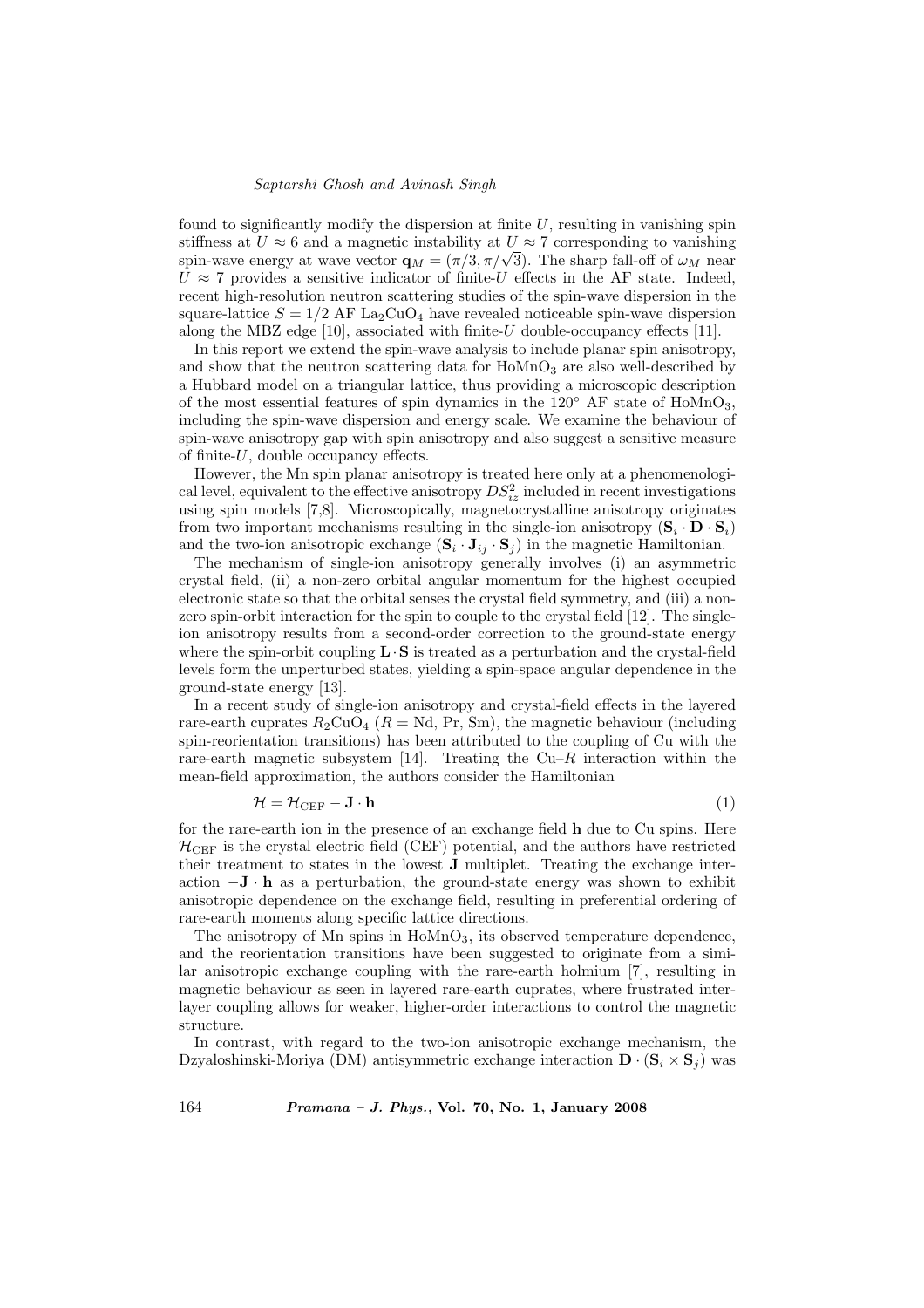## Spin dynamics in  $H\omega MnO<sub>3</sub>$

shown to originate from spin-orbit coupling in combination with a crystal potential of sufficiently low symmetry [15,16]. The spin-orbit term of the form  $i[\mathbf{f} \cdot \boldsymbol{\sigma}]_{\sigma\sigma'} a_{i\sigma}^{\dagger} a_{j\sigma'}$ , where  $\mathbf{f} \sim \boldsymbol{\nabla}V(r) \times \mathbf{p}$ , represents spin-dependent hopping, and results in the above DM interaction from the same strong-coupling expansion which yields the isotropic exchange interaction  $S_i \cdot S_j$  from the usual real spin-independent hopping.

Especially relevant for non-collinear ordering, the DM interaction has been suggested as being responsible for the clamping of ferroelectric and antiferromagnetic order parameters in YMnO<sub>3</sub> [17]. In La<sub>2</sub>CuO<sub>4</sub>, the Dzyaloshinski-Moriya (DM) antisymmetric exchange term is allowed by the orthorhombic distortion, which is also responsible for the net interlayer exchange interaction, and the resulting anisotropy gap controls the low-temperature magnetic dynamics [18]. The role of spin-orbit coupling and DM interaction has also been highlighted in the context of long-period spiral spin density waves in the itinerant helimagnet MnSi, studied within a single-band Hubbard model with spin-orbit coupling [19], and within the Landau–Ginzburg formalism [20,21].

Hund's rule coupling responsible for the  $S = 2$  spin state of  $Mn^{3+}$  ions and crystal-field splitting have also not been realistically incorporated here. However, these realistic details do not qualitatively affect the spin-rotation symmetry and spin dynamics, as discussed below. Hund's rule coupling in the generalized Hubbard model considered here is maximal as inter-orbital Coulomb interaction for parallel spins is dropped completely. Including an inter-orbital density–density interaction  $V_0$  and an intra-atomic exchange interaction  $F_0$  favouring parallel-spin alignment (Hund's rule coupling), the more realistic orbital Hubbard model [22,23]

$$
H = -t \sum_{i,\delta,\gamma,\sigma} a^{\dagger}_{i\gamma\sigma} a_{i+\delta,\gamma\sigma} + U \sum_{i\gamma} n_{i\gamma\uparrow} n_{i\gamma\downarrow}
$$
  
+ 
$$
\sum_{i,\gamma < \gamma',\sigma,\sigma'} (V_0 - \delta_{\sigma\sigma'} F_0) n_{i\gamma\sigma} n_{i\gamma'\sigma'}
$$
  
+ 
$$
F_0 \sum_{i,\gamma < \gamma',\sigma \neq \sigma'} a^{\dagger}_{i\gamma\sigma} a_{i\gamma'\sigma} a^{\dagger}_{i\gamma'\sigma'} a_{i\gamma\sigma'} \tag{2}
$$

remains spin-rotationally invariant under a global rotation of the fermion spin  $S_{i\gamma}$  =  $\Psi^\dagger_{i\gamma}(\boldsymbol{\sigma}/2)\Psi_{i\gamma}$  (where  $\Psi^\dagger_{i\gamma}\equiv(a_{i\gamma\uparrow}^\dagger\;a_{i\gamma\downarrow}^\dagger)$  is the fermion field operator), even if orbitals  $\gamma$  are identified with the Mn orbitals  $(t_{2g}, e_g)$  resulting from crystal-field splitting of the atomic 3d orbitals. As the intra-atomic exchange interaction  $F_0$  is much larger than the spin excitation energy scale ( $\sim \frac{t^2}{U + 1}$  $\frac{t^2}{U+F_0}$ , within a strong-coupling expansion), all fermion spins on a site are effectively coupled, yielding a composite quantum spin  $S$  and a corresponding multiplication by factor 2S to obtain the effective spin-wave energy scale. Therefore, orbital multiplicity does not change the Goldstone-mode structure, and the spin-dynamics energy scale in the orbital Hubbard model is essentially determined by t and  $U_{\text{eff}} = U + F_0$ .

As the simplest extension to phenomenologically include spin-space anisotropy, while retaining only the relevant energy scales t and  $U_{\text{eff}}$ , we consider the generalized  $\mathcal N$ -orbital Hubbard model [24]

*Pramana – J. Phys.*, Vol. 70, No. 1, January 2008 165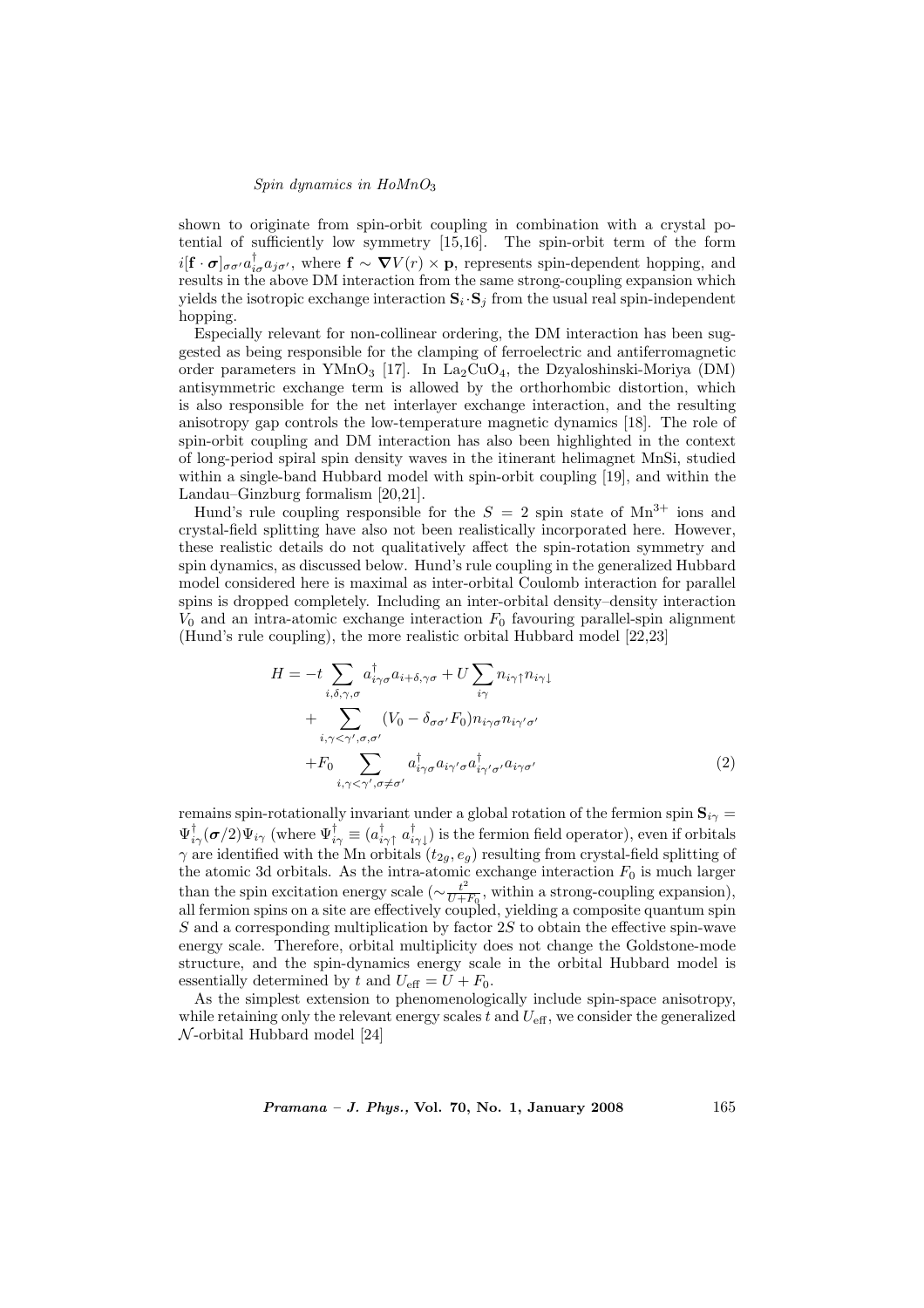Saptarshi Ghosh and Avinash Singh

$$
H = -t \sum_{i,\delta,\gamma,\sigma} a^{\dagger}_{i\gamma\sigma} a_{i+\delta,\gamma,\sigma} + \frac{U_1}{\mathcal{N}} \sum_{i,\gamma,\gamma'} a^{\dagger}_{i\gamma\uparrow} a_{i\gamma\uparrow} a^{\dagger}_{i\gamma'\downarrow} a_{i\gamma'\downarrow} + \frac{U_2}{\mathcal{N}} \sum_{i,\gamma,\gamma'} a^{\dagger}_{i\gamma\uparrow} a_{i\gamma'\uparrow} a^{\dagger}_{i\gamma'\downarrow} a_{i\gamma\downarrow}
$$
\n(3)

on a triangular lattice with nearest-neighbour  $(NN)$  hopping between sites i and  $i + \delta$ . Here  $\gamma, \gamma'$  refer to the (fictitious) degenerate N orbitals per site. The factor  $\frac{1}{N}$  is included to render the energy density finite in the  $\mathcal{N} \to \infty$  limit. The two correlation terms involve density–density and exchange interactions with respect to the orbital indices. The Hartree–Fock (HF) approximation and random phase approximation (RPA) are of  $O(1)$  whereas quantum fluctuation effects appear at higher order within the inverse-degeneracy expansion and thus  $1/N$ , in analogy with  $1/S$  for quantum spin systems, plays the role of  $\hbar$ .

The key feature of spin-rotation symmetry of the generalized Hubbard model is highlighted by writing the two interaction terms as

$$
H_{\rm int} - \frac{U_2}{\mathcal{N}} \sum_i \mathbf{S}_i \cdot \mathbf{S}_i + \frac{U_2 - U_1}{\mathcal{N}} \sum_i S_{iz}^2 \tag{4}
$$

in terms of the total spin operator

$$
\mathbf{S}_{i} = \sum_{\gamma} \psi_{i\gamma}^{\dagger} \frac{\boldsymbol{\sigma}}{2} \psi_{i\gamma} \equiv \sum_{\gamma} \frac{\boldsymbol{\sigma}_{i\gamma}}{2},\tag{5}
$$

where  $\psi_{i\gamma}^{\dagger} \equiv (a_{i\gamma\uparrow}^{\dagger} a_{i\gamma\downarrow}^{\dagger})$ . An Ising (uniaxial) anisotropy is obtained for  $U_1 > U_2$ , a planar (XY) anisotropy for  $U_2 > U_1$ , and full spin-rotation symmetry for  $U_1 = U_2$ .

As appropriate for HoMnO<sub>3</sub>, we consider the case  $U_2 > U_1$  corresponding to preferential ordering of spins in the  $x-y$  plane in spin space and an anisotropy gap for out-of-plane excitations [7]. Magnetic excitations were analyzed in terms of a Heisenberg model with a similar anisotropy term in ref. [7]. At the HF level, the interaction term for orbital  $\gamma$  then reduces to

$$
H_{\text{int}}^{\gamma} - \sum_{i} \boldsymbol{\sigma}_{i\gamma} \cdot \boldsymbol{\Delta}_{i}, \tag{6}
$$

where the self-consistently determined mean field  $\mathbf{\Delta}_i = U_2 \langle \mathbf{S}_{i\gamma'} \rangle_{\text{HF}}$  lies in the  $x-y$ plane in spin space. The HF sublattice magnetization depends only on  $U_2$  and plane in spin space. The HF sublattice magnetization depends only on  $U_2$  and<br>is determined from the self-consistency condition  $\langle S_{\alpha} \rangle_{HF} \sum_{\mathbf{k},l} \langle \mathbf{k}, l | (\boldsymbol{\sigma}/2) | \mathbf{k}, l \rangle_{\alpha}$  in terms of the HF states  $|k, l\rangle$  on sublattice  $\alpha$ , exactly as for the isotropic case [9]. In the strong coupling limit, the sublattice magnetization  $\langle S_{\alpha} \rangle \approx 1/2$  at the HF level, and is reduced by about 50% (in the isotropic case) due to quantum fluctuations, as found in different calculations cited in ref. [9].

We consider the 120◦ ordered AF state on the triangular lattice, and examine transverse spin fluctuations about the broken-symmetry state. At the RPA level, the magnon propagator reduces to a sum of all bubble diagrams where the interaction vertices involving  $S_{ix}^2$  and  $S_{iy}^2$  appear with interaction  $U_2$ , whereas those involving  $S_{iz}^2$  with interaction  $U_1$ . Introducing a planar spin rotation, so that spins

166 Pramana – J. Phys., Vol. 70, No. 1, January 2008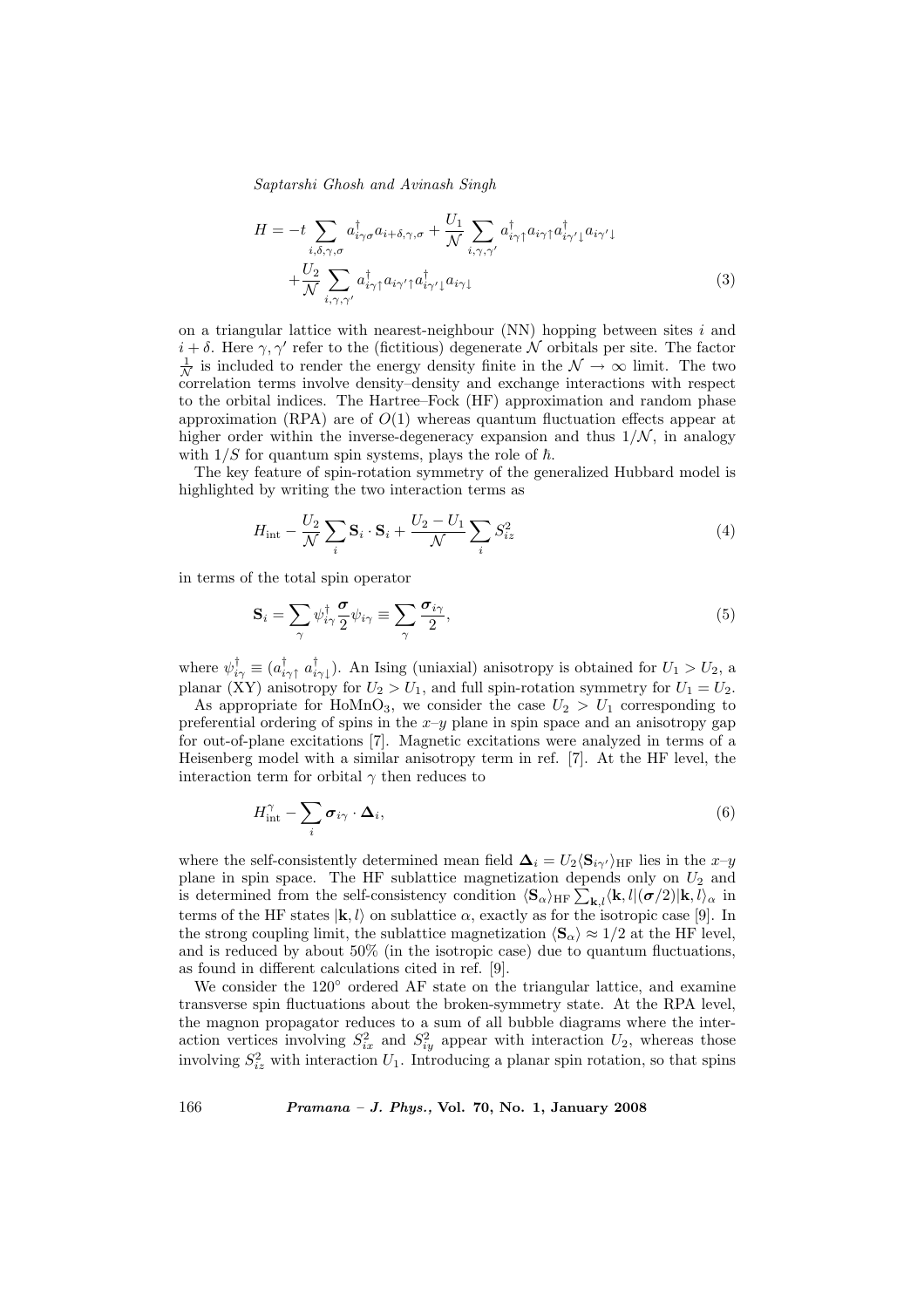#### Spin dynamics in  $H\omega_3$

are oriented along the  $x'$  direction for all three sublattices, we obtain for the transverse spin-fluctuation propagator

$$
[\chi(\mathbf{q},\omega)]^{\mu\nu}_{\alpha\beta} = \frac{[\chi^0(\mathbf{q},\omega)]}{1 - 2[U][\chi^0(\mathbf{q},\omega)]}
$$
\n(7)

in the 2  $\otimes$  3 spin-sublattice basis of the two transverse spin directions  $\mu, \nu = y', z'$ and the three sublattices  $\alpha, \beta = A, B, C$ . The sublattice-diagonal interaction matrix

$$
[U] = \begin{bmatrix} U_2 \mathbf{1} & \mathbf{0} \\ \mathbf{0} & U_1 \mathbf{1} \end{bmatrix} \tag{8}
$$

in the  $y'$ ,  $z'$  basis, and the bare particle–hole propagator

$$
\begin{split} \left[\chi^{0}(\mathbf{q},\omega)\right]_{\alpha\beta}^{\mu\nu} \\ &= \frac{1}{4} \sum_{\mathbf{k},l,m} \left[ \frac{\langle \sigma_{\mu} \rangle_{\alpha}^{-+} \langle \sigma_{\nu} \rangle_{\beta}^{-+*}}{E_{\mathbf{k}-\mathbf{q},m}^{+} - E_{\mathbf{k},l}^{-} + \omega} + \frac{\langle \sigma_{\mu} \rangle_{\alpha}^{+-} \langle \sigma_{\nu} \rangle_{\beta}^{+-*}}{E_{\mathbf{k},m}^{+} - E_{\mathbf{k}-\mathbf{q},l}^{-} - \omega} \right] \end{split} \tag{9}
$$

involves integrating out the fermions in the broken-symmetry state. In the particle– hole matrix elements

$$
\langle \sigma_{\mu} \rangle_{\alpha}^{-+} \equiv \langle \mathbf{k} - \mathbf{q}, m | \sigma_{\mu} | \mathbf{k}, l \rangle_{\alpha} \tag{10}
$$

of the rotated spins, the spin orientation angles  $\phi_{\alpha}$  in the fermion states  $|\mathbf{k}, l\rangle$ are transformed out. The numerical evaluation of  $[\chi^0(\mathbf{q}, \omega)]$  in terms of the HFlevel AF-state energies and amplitudes is exactly as for the isotropic case studied earlier [9].

The spin-wave energies  $\omega_{q}$  are then obtained from the poles  $1 - \lambda_{q}(\omega_{q}) = 0$ of eq. (7) in terms of the eigenvalues  $\lambda_{\mathbf{q}}(\omega)$  of the matrix  $2[U][\chi^0(\mathbf{q},\omega)]$ . As  $\omega_{\mathbf{q}}$ corresponds to spin-1/2, it is scaled by the factor  $2S$  for arbitrary spin  $S$  [25]. As expected for planar anisotropy, there is only one Goldstone mode corresponding to planar rotation of spins, and the two out-of-plane modes become massive with an anisotropy gap  $\omega_{\rm gap}$ .

Spin-wave dispersion  $\omega_{q}$  for the three modes is shown in figure 1 along two symmetry directions in the magnetic Brillouin zone (MBZ), along with the neutron scattering data for  $H_0MnO_3$  at 20 K from ref. [7]. The anisotropic Hubbard model provides a remarkably good description of the spin dynamics. We find that best fits with the magnetic excitations in  $H\text{oMnO}_3$  are only obtained in the strong-coupling limit  $U/t > \sim 15$ , with a planar exchange energy  $J = 4t^2/U \approx 2.5$  meV and anisotropy  $U_2 - U_1 \equiv \Delta U \simeq 0.35$  meV, the individual values of t and U not being resolvable within experimental resolution. To estimate the order of magnitude of the ratio  $U/t$ , if we nominally take  $U = 1$  eV, we obtain  $t = 25$  meV and  $U/t = 40$ . Spin-wave dispersion calculated in the intermediate coupling regime cannot be fitted with the neutron scattering data, indicating no evidence of finite-U double occupancy effects, as discussed below.

For the square-lattice  $S = 1/2$  AF La<sub>2</sub>CuO<sub>4</sub>, finite-U, double-occupancy effects associated with higher-order  $(t^4/U^3)$  spin couplings are manifested in noticeable

*Pramana – J. Phys.*, Vol. 70, No. 1, January 2008  $167$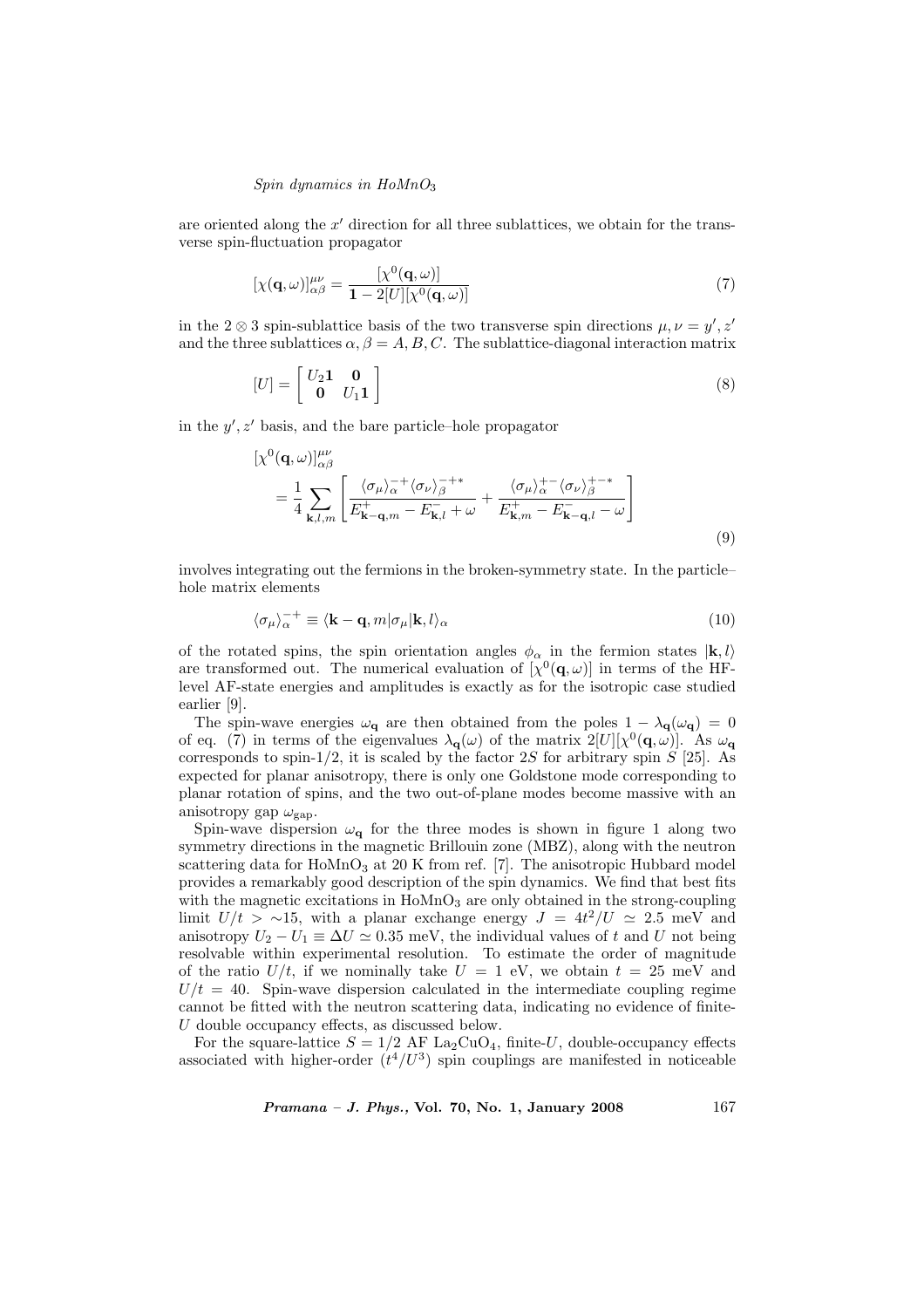## Saptarshi Ghosh and Avinash Singh



Figure 1. Spin-wave dispersion for the three modes calculated from eq. (7) with  $J = 4t^2/U \approx 2.5$  meV and  $\Delta U \approx 0.35$  meV, along with neutron scattering data points for  $Hom_{3}$  at 20 K from ref. [7].

spin-wave dispersion along the MBZ boundary [10,11]. Similarly, for the isotropic triangular lattice AF, the ratio  $\omega_1/\omega_{2,3}$  of the non-degenerate and degenerate spinwave energies at wave vector  $\mathbf{q}_M = (\pi/3, \pi/\sqrt{3})$  is a sensitive measure of the  $U/t$ ratio [9], which asymptotically approaches  $2/\sqrt{10} = 0.632$  in the strong-coupling  $(U/t \rightarrow \infty)$  limit, decreases monotonically with  $U/t$ , and eventually vanishes at  $U/t \approx 7$  [9]. Variation of  $\omega_1/\omega_{2,3}$  with  $U/t$  is shown in figure 2 for different values of anisotropy  $\Delta U/t$ . Neutron scattering data for HoMnO<sub>3</sub> show that  $\omega_1/\omega_{2,3} \approx$ 

168 Pramana – J. Phys., Vol. 70, No. 1, January 2008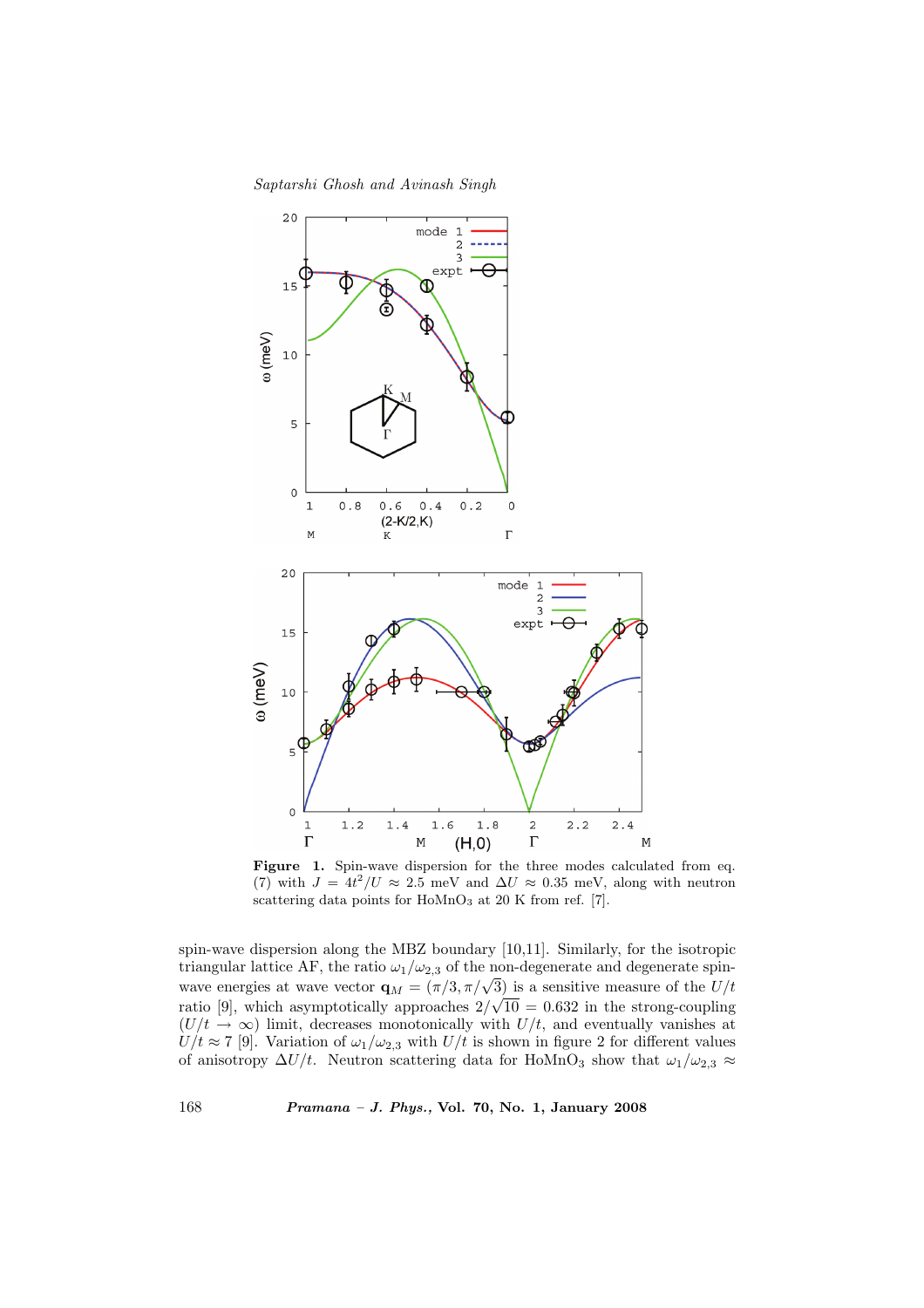Spin dynamics in  $H\omega MnO<sub>3</sub>$ 



**Figure 2.** The ratio  $\omega_1/\omega_{2,3}$  at wave vector  $\mathbf{q}_M$  provides a sensitive indicator of finite-U, double-occupancy effects, shown for different values of spin anisotropy  $\Delta U$ .

11 meV/16 meV  $\approx 0.7$ , which yields a lower bound (∼15) on the ratio U/t from figure 2.

The spin-wave anisotropy gap  $\omega_{\rm gap}/t$ , corresponding to out-of-plane fluctuations with  $q = 0$ , varies as  $(\Delta U/U)^{1/2}$  with spin anisotropy (figure 3), which translates to  $\omega_{\rm gap} \propto \sqrt{J\Delta U}$ , the geometric mean of the two energy scales.

In conclusion, the anisotropic Hubbard model provides a simple extension to phenomenologically include spin-space anisotropy and study spin excitations in the full range from weak to strong coupling. Comparison of spin-wave dispersion with RPA calculations allows for a quantitative determination of the effective anisotropy, in addition to highlighting any finite-U, double occupancy effects as seen in  $La_2CuO_4$ . The recent neutron scattering data for spin-wave dispersion in  $H \text{o} M nO_3$  are found to be well-described by an anisotropic Hubbard model on a triangular lattice with a planar (XY) spin anisotropy. We find that the twin constraints  $\omega_{\rm gap}/\omega_{1,2} \approx 1/3$  and

Pramana – J. Phys., Vol. 70, No. 1, January 2008 169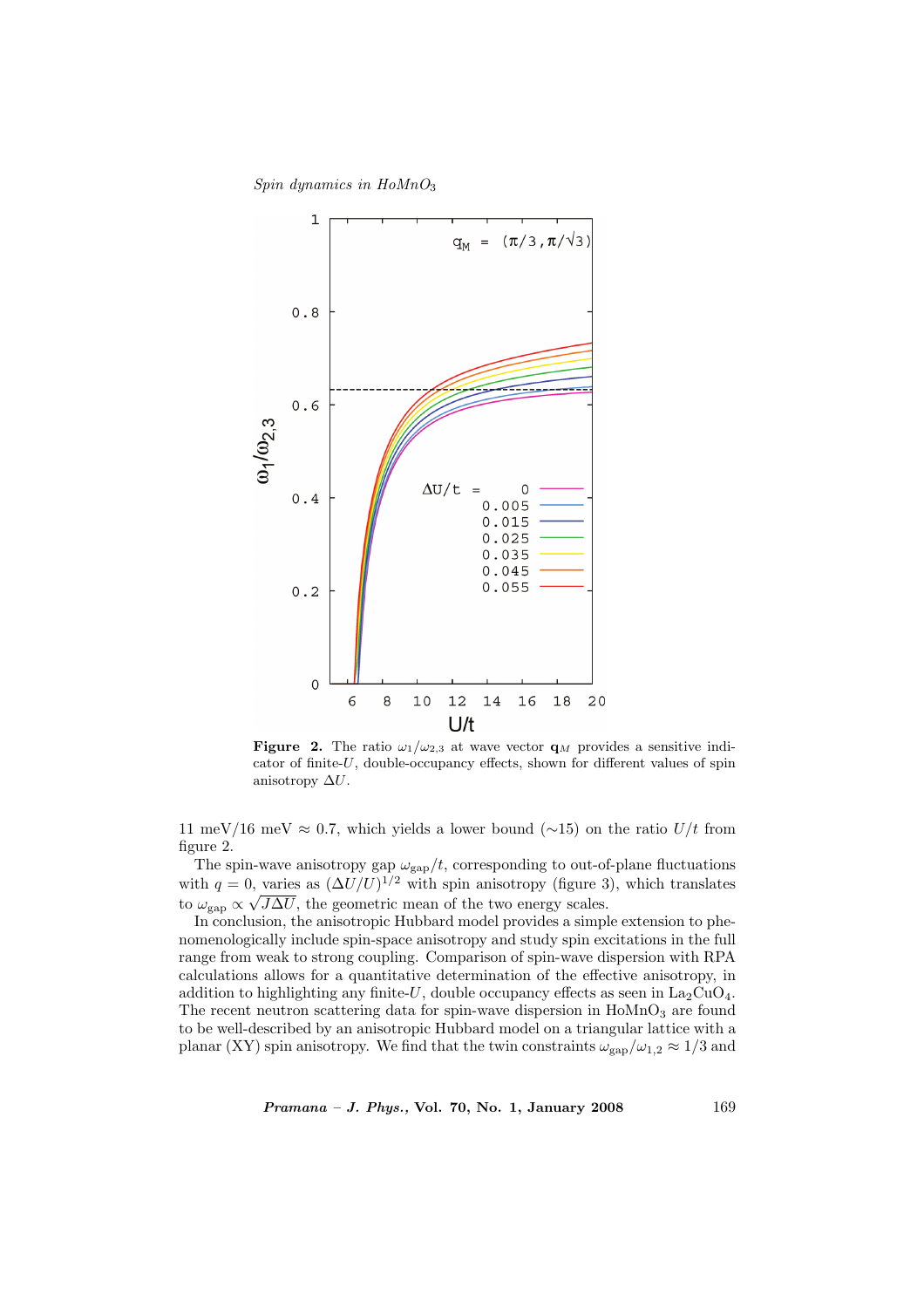Saptarshi Ghosh and Avinash Singh



Figure 3. Spin-wave anisotropy gap corresponding to out-of-plane fluctuations shows a  $\sim (\Delta U/U)^{1/2}$  behaviour with spin anisotropy. Here  $U/t = 16$ .

 $\omega_1/\omega_{2,3} \approx 2/3$  in the neutron scattering data cannot be satisfied in the intermediate coupling regime, and best fit indicates that magnetic excitations in  $H\text{oMnO}_3$  correspond to the strong-coupling limit  $U/t > \sim 15$ , with  $J \approx 2.5$  meV and  $\Delta U \approx 0.35$ meV. The ratio  $\omega_1/\omega_{2,3}$  of the non-degenerate and degenerate spin-wave energies mev. The ratio  $\omega_1/\omega_{2,3}$  of the non-degenerate and degenerate spin-wave energies at wave vector  $\mathbf{q}_M = (\pi/3, \pi/\sqrt{3})$  is suggested as a sensitive measure of finite-U, double occupancy effects in a triangular-lattice antiferromagnet. Finally, in view of the formal resemblance with the orbital Hubbard model (2), our RPA calculation provides a step forward towards investigating magnetic excitations using realistic models including Hund's rule coupling, crystal-field splitting etc.

### References

- [1] K Kanoda, Physica C282–287, 299 (1997); Hyperfine Interact. 104, 235 (1997)
- [2] R H McKenzie, Science 278, 820 (1997)
- [3] K Takada et al, Nature (London) 422, 53 (2003)
- [4] H H Weitering, X Shi, P D Johnson, J Chen, N J Dinardo and S Kempa, Phys. Rev. Lett. 78, 1331 (1997)
- [5] T Inami, Y Ajiro and T Goto, J. Phys. Soc. Jpn. 65, 2374 (1996)
- [6] L E Svistov, A I Smirnov, L A Prozorova, O A Petrenko, L N Demianets and A Ya Shapiro, Phys. Rev. B67, 094434 (2003)
- [7] O P Vajk, M Kenzelmann, J W Lynn, S B Kim and S-W Cheong, Phys. Rev. Lett. 94, 087601 (2005)
- [8] T J Sato, S-H Lee, T Katsufuji, M Masaki, S Park, J R D Copley and H Takagi, Phys. Rev. B68, 014432 (2003)
- [9] A Singh, Phys. Rev. B71, 214406 (2005)
- [10] R Coldea, S M Hayden, G Aeppli, T G Perring, C D Frost, T E Mason, S-W Cheong and Z Fisk, Phys. Rev. Lett. 86, 5377 (2001)
- [11] A Singh and P Goswami, Phys. Rev. B66, 92402 (2002)
- [12] R C O'Handley, Modern magnetic materials: Principles and applications (Wiley, New York, 2000) p. 198